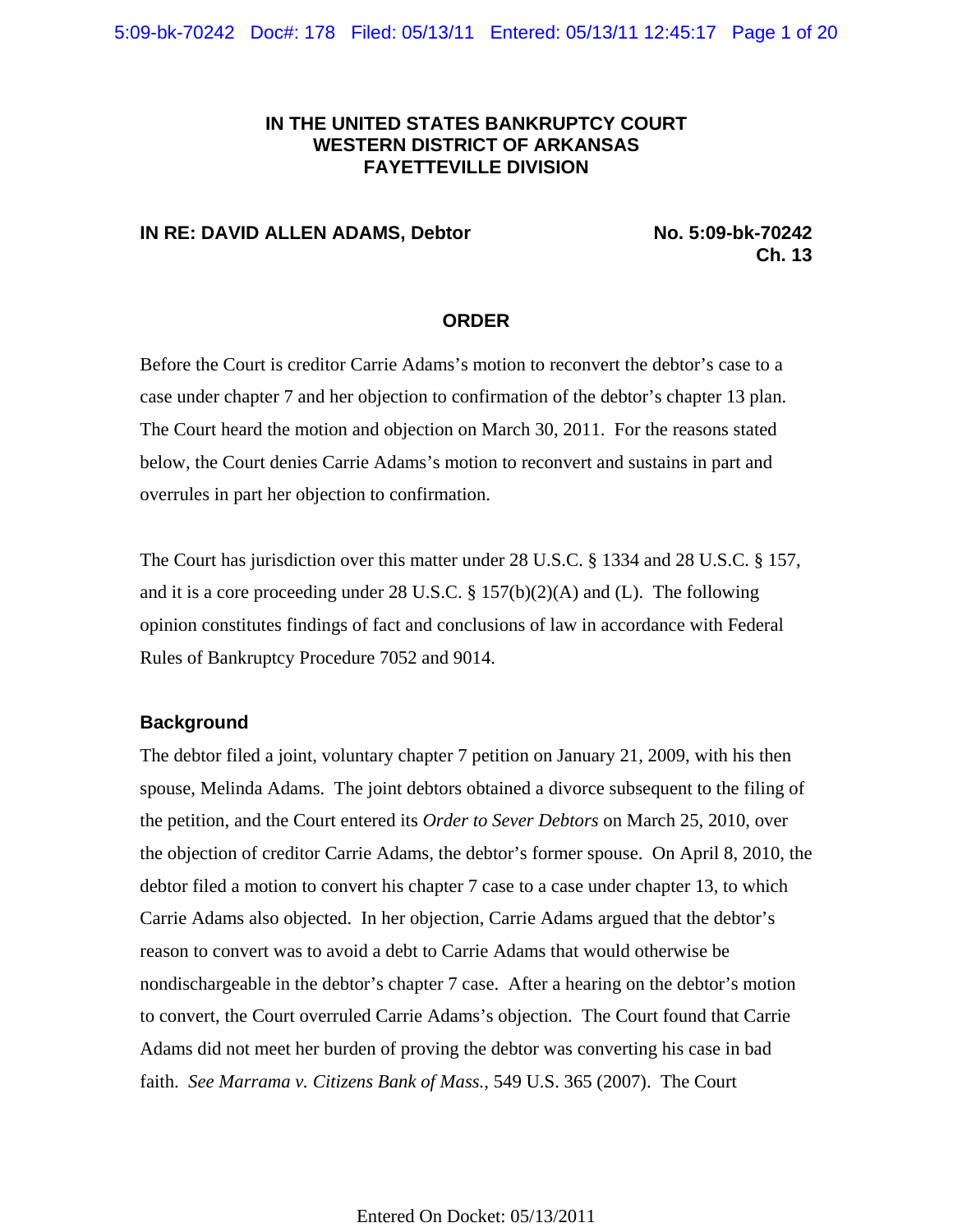recognized that the debtor's divorce from Melinda Adams may have been a basis for the debtor's ability to fund a plan and that there were significant changes of facts and circumstances since the filing of the chapter 7 joint petition. The Court stated that it was "not satisfied that Mr. Adams is in bad faith." Further, the Court advised Carrie Adams that the ruling was not prejudicial to her being able to object to confirmation of a chapter 13 plan if she believed the plan was proposed in bad faith. *See* 11 U.S.C. § 1325(a)(3). The Court converted the debtor's case to a case under chapter 13 on July 1, 2010.

The debtor filed his proposed chapter 13 plan on July 19, 2010. On August 13, 2010, Carrie Adams filed an objection to confirmation of the debtor's plan pursuant to § 1325(a)(3) and (a)(7); she amended her objection on October 22, 2010. On November 30, 2010, Carrie Adams filed her motion to reconvert the case to a case under chapter 7 pursuant to § 1307(c). According to her motion, Carrie Adams's argument for reconversion is that the "[d]ebtor filed his petition in bad faith."

### **Standard for Determining Good Faith**

All of the code provisions under which Carrie Adams is proceeding relate to the debtor's good faith in filing either his petition or his proposed plan. First, Carrie Adams argues that the debtor's case should be reconverted to a case under chapter 7 because the debtor filed his *petition* in bad faith. As authority, she cited § 1307(c). Under § 1307(c), the basis for conversion of a case from chapter 13 to chapter 7, or for dismissal, is "for cause," and the statute includes a nonexclusive list of events that constitute cause. 11 U.S.C. § 1307 $(c)(1)-(11)$ . The filing of a petition in bad faith does not appear on the list; however, "[b]ankruptcy courts nevertheless routinely treat dismissal for prepetition badfaith conduct as implicitly authorized by the words 'for cause.'" *Marrama*, 549 U.S. at 373 (recognizing in a pre-BAPCPA case at least two possible reasons a debtor may not qualify as a debtor under chapter 13: (1) the debtor exceeds the debt limitation under § 109(e), and (2) the debtor's case would be dismissed "for cause" under § 1307(c)); *Molitor v. Eidson* (*In re Molitor*), 76 F.3d 218, 220-21 (8th Cir. 1996) (stating that "cause" under § 1307(c) includes filing a petition in bad faith). Second, Carrie Adams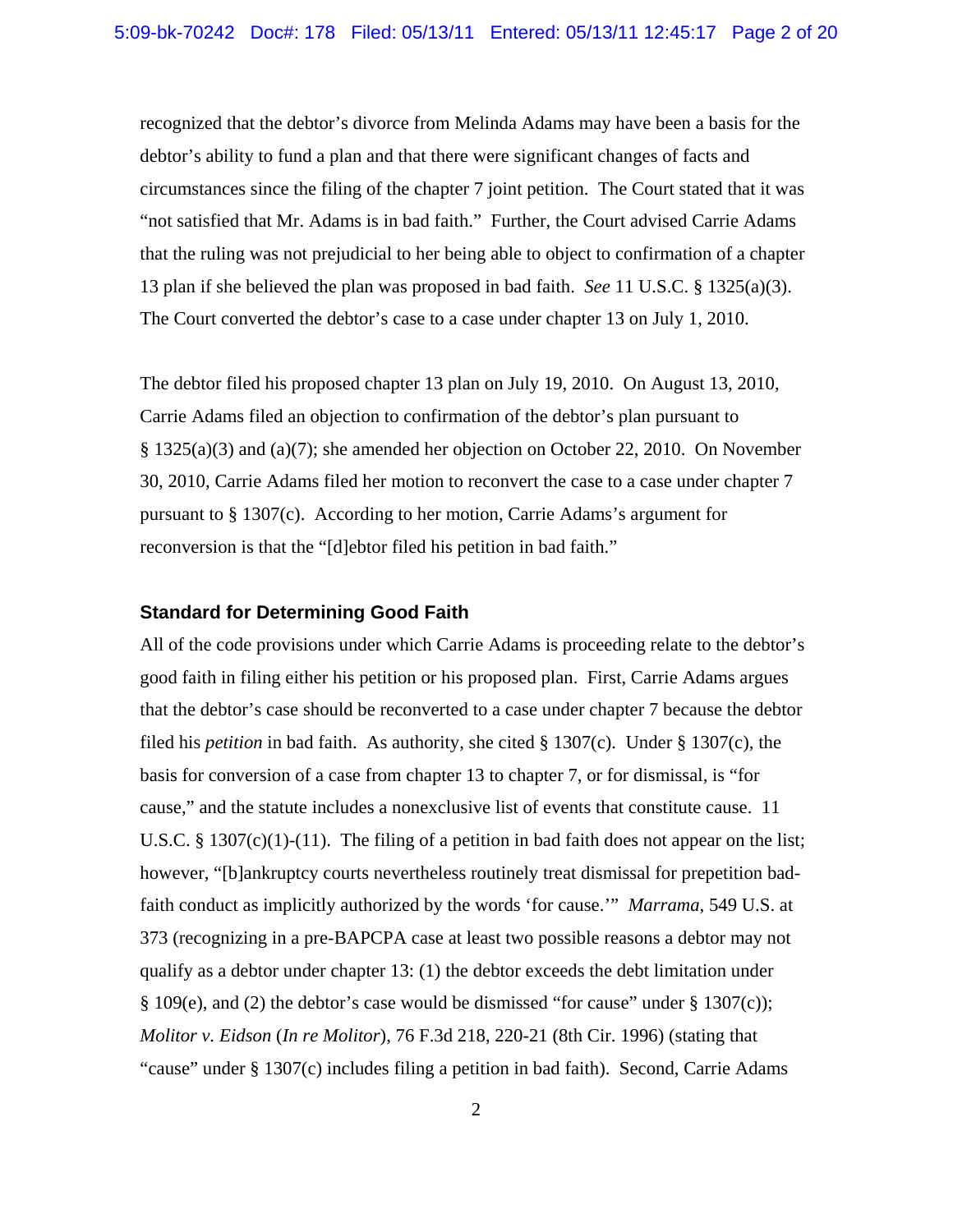objects to confirmation of the debtor's proposed plan because either (1) the debtor filed his plan in bad faith in contravention of  $\S$  1325(a)(3), or (2) the debtor filed his petition in bad faith in contravention of § 1325(a)(7).<sup>1</sup>

### **Statutory Background**

Prior to BAPCPA, relating to chapter 13 cases, courts addressed bad faith (or more appropriately, lack of good faith) in one of three statutory provisions. First, the Supreme Court recognized in *Marrama* that § 105(a) allows a bankruptcy judge "to take any action that is necessary or appropriate 'to prevent an abuse of process.'" *Marrama*, 549 U.S. at 375. According to the Court, § 105(a) is "surely adequate to authorize an immediate denial of a motion to convert . . . ." *Id*. Second, as discussed in the previous paragraph, bankruptcy courts--including the Eighth Circuit--have routinely interpreted "for cause" under § 1307(c) to include lack of good faith. And finally, under § 1325(a)(3), in order for a chapter 13 plan to be confirmed, it must have been "proposed in good faith and not by any means forbidden by law."

With the enactment of BAPCPA, Congress enlarged the requirements for confirmation of a debtor's chapter 13 plan under § 1325(a) to include a determination of good faith in the filing of a debtor's petition: "the court shall confirm a plan if--the action of the debtor in filing the petition was in good faith." 11 U.S.C. § 1325(a)(7). In *Marrama*, the Supreme Court recognized that at the outset of a chapter 13 case, in response to a motion to dismiss the case or convert the case to a case under chapter 7 and prior to a confirmation hearing, a court can determine whether the debtor acted in bad faith prior to, or in the course of, filing a chapter 13 petition. *Marrama*, 549 U.S. at 368. It stated that "despite

. . .

. . .

<sup>&</sup>lt;sup>1</sup> Section 1325 states, in relevant part: [T]he court shall confirm a plan if--

<sup>(3)</sup> the plan has been proposed in good faith and not by any means forbidden by law;

<sup>(7)</sup> the action of the debtor in filing the petition was in good faith ....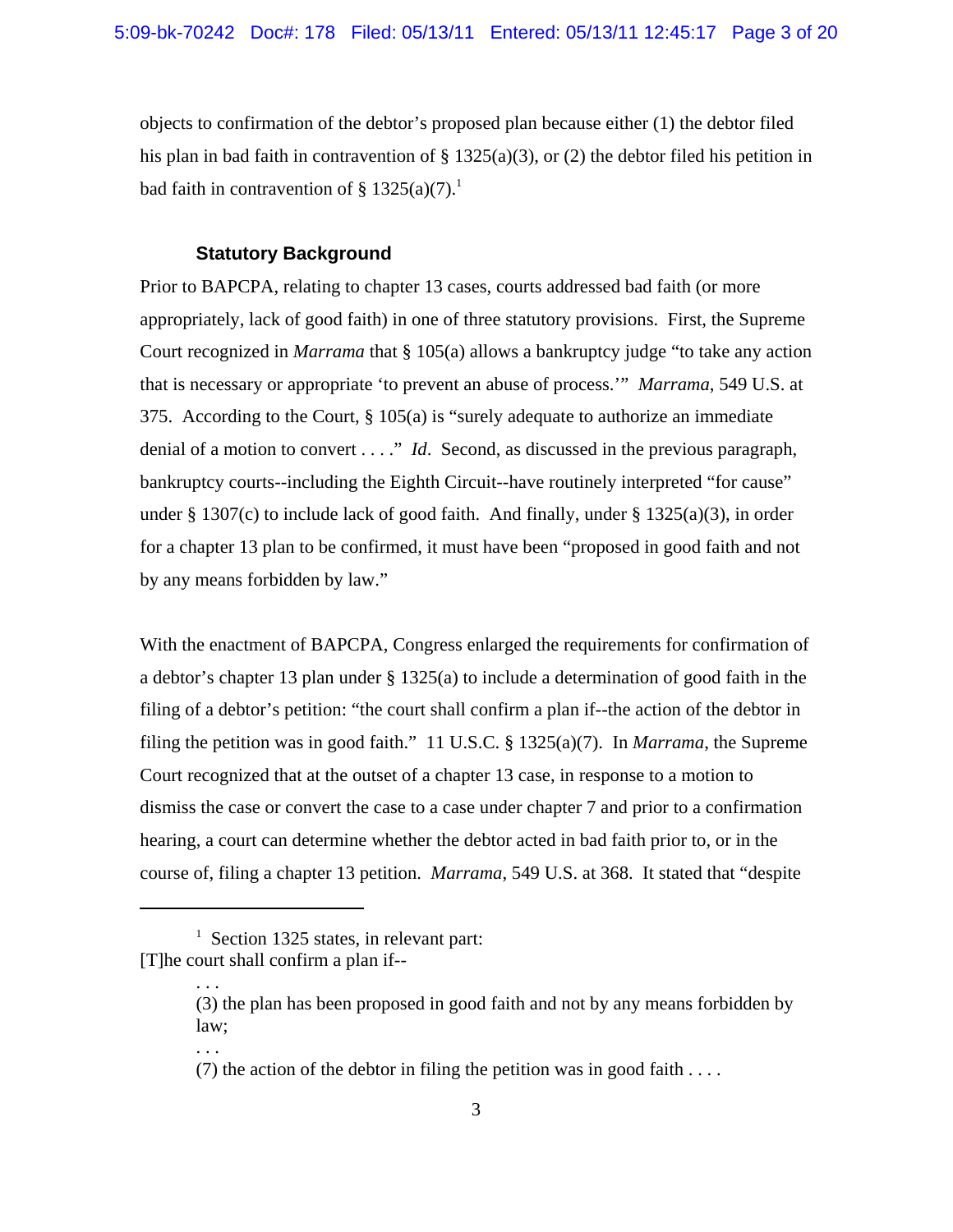the absence of any statutory provision specifically addressing the issue, the federal courts are virtually unanimous that prepetition bad-faith conduct may cause a forfeiture of any right to proceed with a Chapter 13 case." *Id*. at 367-68. It later discussed the expansion of § 1307(c) to include prepetition bad-faith conduct as the statutory authority for the conversion or dismissal. *Id.* at 373. With BAPCPA, Congress added § 1325(a)(7), which specifically addresses bad faith in relation to confirmation of a chapter 13 plan by requiring that "the action of the debtor in filing the petition was in good faith."

A review of the cases that discuss  $\S 1325(a)(7)$  reveals that the addition of this subsection has presented courts with two queries: first, whether  $\S 1325(a)(7)$  replaced  $\S 1307(c)$  as a basis for conversion or dismissal for bad faith (or lack of good faith), and second, whether the standard for analysis of good faith under  $\S 1325(a)(7)$  is different from the analysis courts have applied under § 1307(c) or § 1325(a)(3). *See In re Manno*, 2009 WL 236844, at n.9 (Bankr. E.D. Pa. Jan. 30, 2009) (collecting various courts' answers to these questions in a footnote).

So far, these questions are unanswered in the Eighth Circuit. By making the good faith filing of a petition a requirement for confirmation of a chapter 13 plan, under BAPCPA Congress may have effectively eliminated the filing of a petition in bad faith under § 1307(c) as "cause" for the conversion or dismissal of a chapter 13 case to a case under chapter  $7<sup>2</sup>$  For example, if the court finds that the filing of the petition was not in good

(continued...)

<sup>&</sup>lt;sup>2</sup> Interpreting the addition of § 1325(a)(7) in this manner does not mean that *Marrama* is abrogated by Congressional fiat or that "for cause" under § 1307(c) no longer incorporates the bad-faith filing of a petition in all circumstances. In *Marrama*, the Supreme Court considered a debtor's right to convert a case under chapter 7 to a case under chapter 13. *Marrama*, 549 U.S. 365 (2007). The Court first recognized that "federal courts are virtually unanimous that prepetition bad-faith conduct may cause a forfeiture of any right to proceed with a Chapter 13 case." *Id*. at 367-68. It then found that prior to conversion to chapter 13, a court, using its powers under  $\S 105(a)$ , could determine whether upon conversion "the case will *thereafter* be dismissed or immediately returned to Chapter 7." *Id*. at 368 (emphasis added).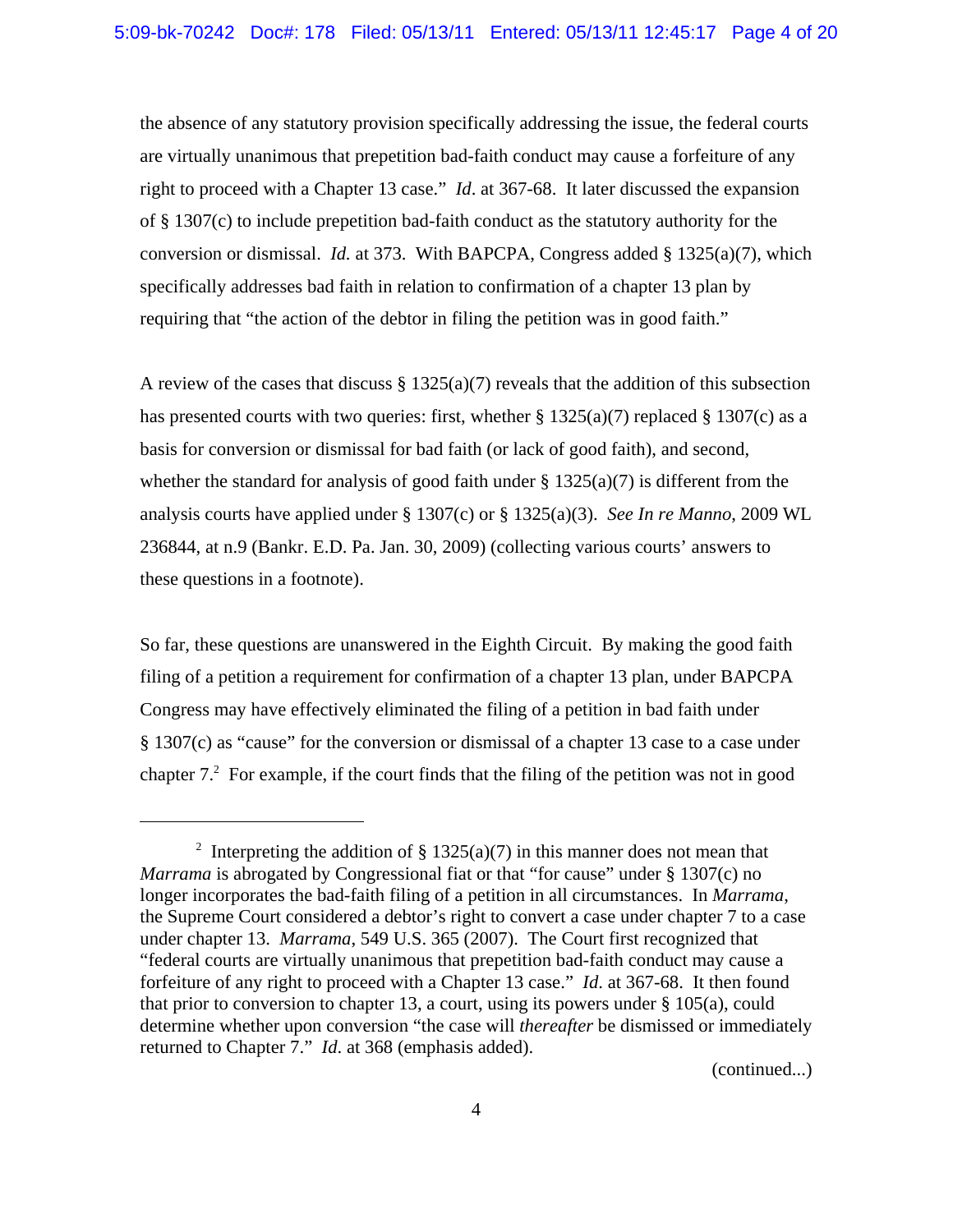faith, the proper remedy under BAPCPA would be for the court to deny confirmation of the debtor's plan, not convert the case to chapter 7. Upon denial of confirmation under § 1325(a)(7), the creditor or the U.S. Trustee could then move to convert the case to a case under chapter 7, or dismiss the case, whichever is in the best interest of the creditors and the estate. 11 U.S.C. § 1307 $(c)(5)^3$  Regardless of how courts are going to interpret Congress's intent in adding  $\S$  1325(a)(7), the Eighth Circuit has stated previously that "cause" under § 1307(c) includes filing a petition in bad faith. *Molitor*, 76 F.3d at 220. Likewise, the Supreme Court recognized in *Marrama* that prepetition bad-faith conduct is routinely reviewed by bankruptcy courts as "cause" for dismissal under § 1307(c). *Marrama*, 549 U.S. at 373.

## **Good Faith Factors**

The terms "bad faith" and "good faith" are not defined in the code. However, the Eighth Circuit emphasizes six factors when analyzing good faith under both § 1307(c) and

 $§ 1325(a)(3):$ 

Whether the debtor has accurately stated his debts and expenses on his bankruptcy statements and schedules. . . .

 $3$  Section 1307(c)(5) recognizes "denial of confirmation of a plan under section 1325 of this title and denial of a request made for additional time for filing another plan or a modification of a plan" as "cause" for conversion or dismissal.

 $2$  (...continued)

At first blush it appears that the Court eliminated the obvious first step--converting the case to a case under chapter 13--in favor of analyzing dismissal or conversion under a chapter 13 statutory provision, which would be more appropriate *after* conversion. In fact, the Court analyzed Marrama's right to convert to chapter 13 under § 1307(c) for the sole purpose of determining whether he was eligible to be a debtor under chapter 13, as required by § 706(d). *Id*. at 374 (stating that prepetition bad-faith conduct is "tantamount to a ruling that the individual does not qualify as a debtor under Chapter 13"). If he is not eligible to be a chapter 13 debtor, then § 706(d) "provides adequate authority for the denial of his motion to convert." *Id*. When viewed in this light, *Marrama* would not be relevant when considering a creditor's request to convert or dismiss a case under § 1307(c) based on the debtor's alleged bad faith in filing a petition when the debtor is already proceeding under chapter 13.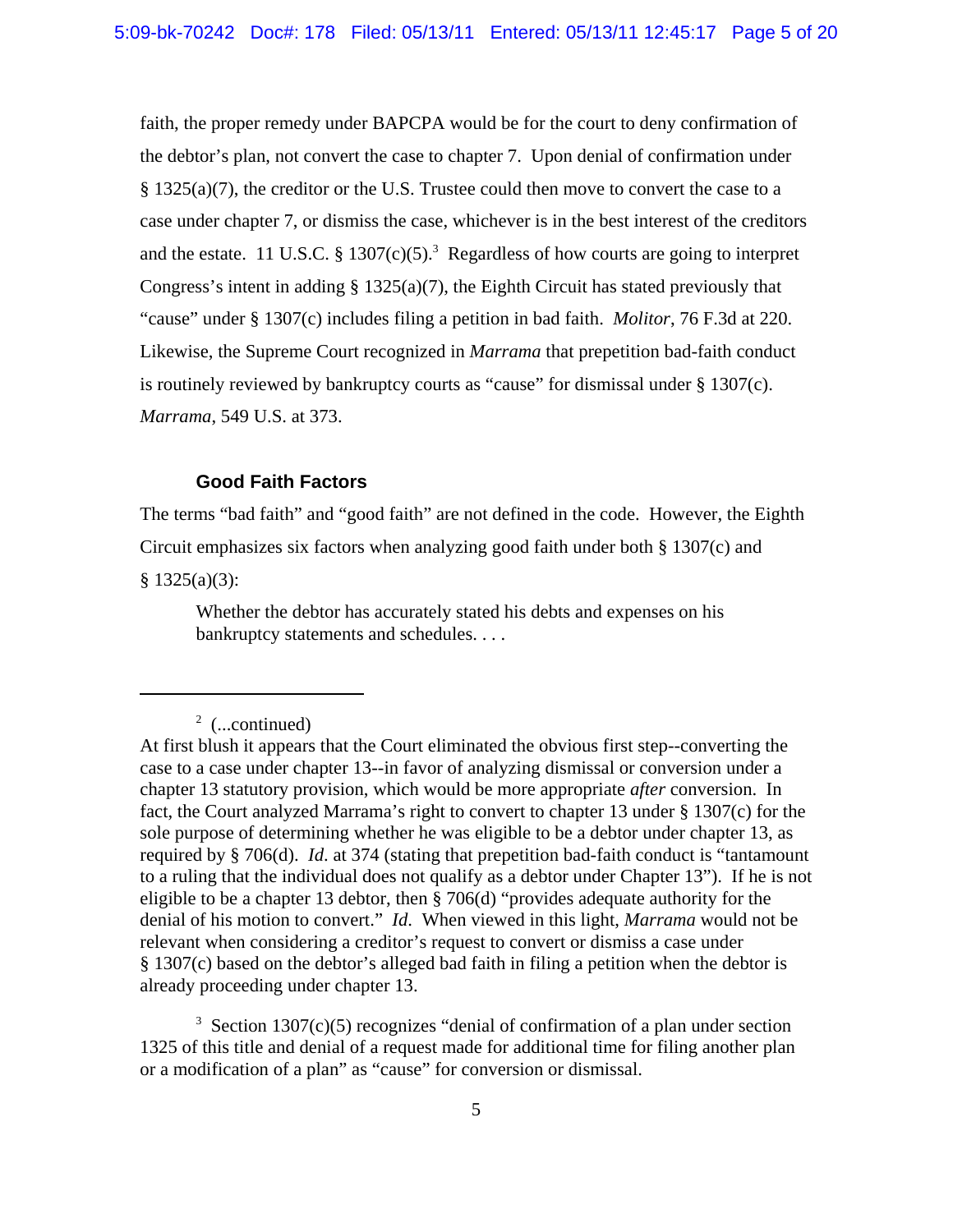Whether the debtor has made any fraudulent misrepresentation in connection with the case to mislead the Bankruptcy Court or his creditors. . . .

Whether the debtor has unfairly manipulated the Bankruptcy Code in any aspect of his plan. . . .

Whether a specific debt treated in the plan would be nondischargeable in a chapter 7 case. . . .

The type of debts which the debtor seeks to discharge in the chapter 13 case. . . . [and]

The debtor's motivations and sincerity in seeking chapter 13 relief....

*In re Ault*, 271 B.R. 617, 619-20 (Bankr. E.D. Ark. 2002) (collecting cases by the Eighth Circuit Court of Appeals) (internal citations omitted).

The same factors are appropriate when analyzing good faith under  $\S 1325(a)(7)$ . In *Zellner*, the Eighth Circuit identified the first three factors relating to a finding of good faith in proposing a plan under § 1325(a)(3). *Education Assistance Corp. v. Zellner*, 827 F.2d 1222, 1227 (8th Cir. 1987). A few years later, the Eighth Circuit expanded the list to include the remaining three factors, also under § 1325(a)(3). *Handeen v. LeMaire* (*In re LeMaire*), 898 F.2d 1346, 1349 (8th Cir. 1990). The expanded list was in recognition of the preservation of the "totality of the circumstances" approach for a determination of good faith. Six years later, the Eighth Circuit stated that filing a petition in bad faith was "cause" under § 1307(c) sufficient to convert or dismiss a case filed under chapter 13. *Molitor*, 76 F.3d at 220. In *Molitor*, the court stated that a bad faith determination under § 1307(c) would be based on the totality of the circumstances, and then cited to *LeMaire*. *Id.* at 220-21. Because the six factors are based on the "totality of the circumstances" approach for a determination of good faith, the Court finds that the same factors are appropriate for an analysis of good faith under  $\S 1325(a)(7)$ .

Carrie Adams filed her motion to reconvert the debtor's case to a case under chapter 7 pursuant to § 1307(c). She objected to the confirmation of the debtor's plan pursuant to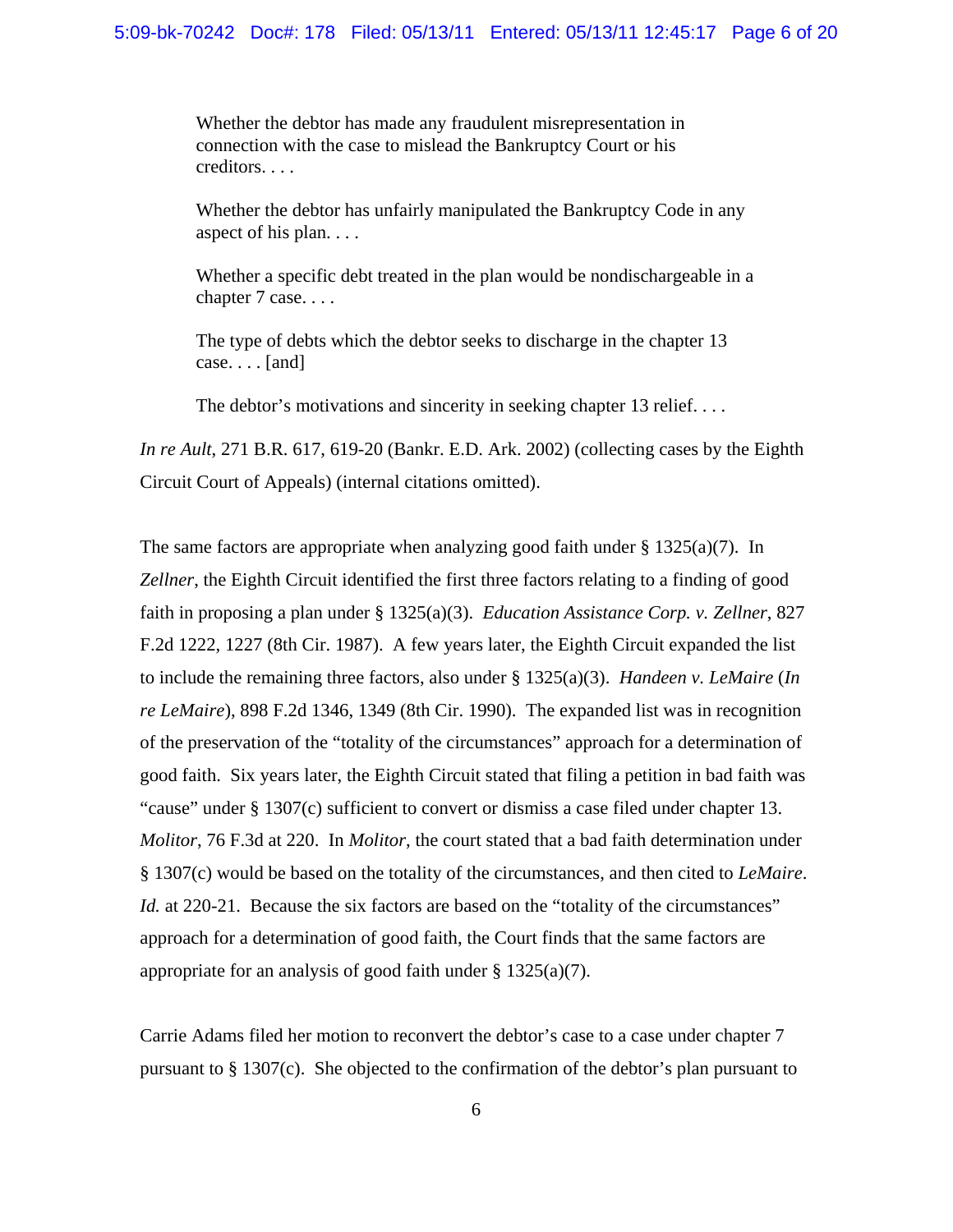$\S$  1325(a)(3) and  $\S$  1325(a)(7). Because the same factors are applicable in each of these sections, the Court will consider Carrie Adams's motion to reconvert alongside her objection to confirmation of the debtor's plan.

# **Objection to Confirmation**

Section 1325(a) states that the court shall confirm a plan if it meets each of nine enumerated requirements set forth in § 1325(a). 11 U.S.C. § 1325(a). In the absence of an objection by a party in interest, the court can confirm a chapter 13 plan without a hearing. *In re Mendenhall*, 54 B.R. 44, 46 (Bankr. W.D. Ark. 1985); *Zellner*, 827 F.2d at 1226 (recognizing a chapter 13 plan that meets requirements of § 1325(a) would be confirmed absent objection). If the trustee or the holder of an allowed unsecured claim objects to the confirmation of the plan, the code imposes further requirements relating to the debtor's disposable income and the period of time for which the debtor must make payments under the plan, known as the applicable commitment period. 11 U.S.C. § 1325(b). Because a chapter 13 plan would be confirmed absent objection, an objecting creditor has the initial burden of producing sufficient evidence to support her objection. *Zellner*, 827 F.2d at 1226; *Mendenhall*, 54 B.R. at 46 (placing burden of persuasion on the creditor). The debtor then has the burden of coming forward with evidence "to rebut any evidence introduced in support of an objection by a creditor or the Chapter 13 trustee." *Mendenhall*, 54 B.R. at 47.

Counsel for Carrie Adams did not present to the Court either an opening statement or closing argument; however, the Court can glean the ambit of Carrie Adams's objection to confirmation of the debtor's plan from her *Amended Objection to Modified Plan* filed on October 22, 2010.<sup>4</sup> In her pleading, Carrie Adams lists six specific objections to

<sup>&</sup>lt;sup>4</sup> At the hearing on March 30, the Court took judicial notice of the docket and the statements and schedules in both this case and a related adversary proceeding: 5:09-ap-7072. Although neither party requested the Court to take judicial notice of the debtor's plan, the Court will do so at this time. The Court notes that according to the Court's (continued...)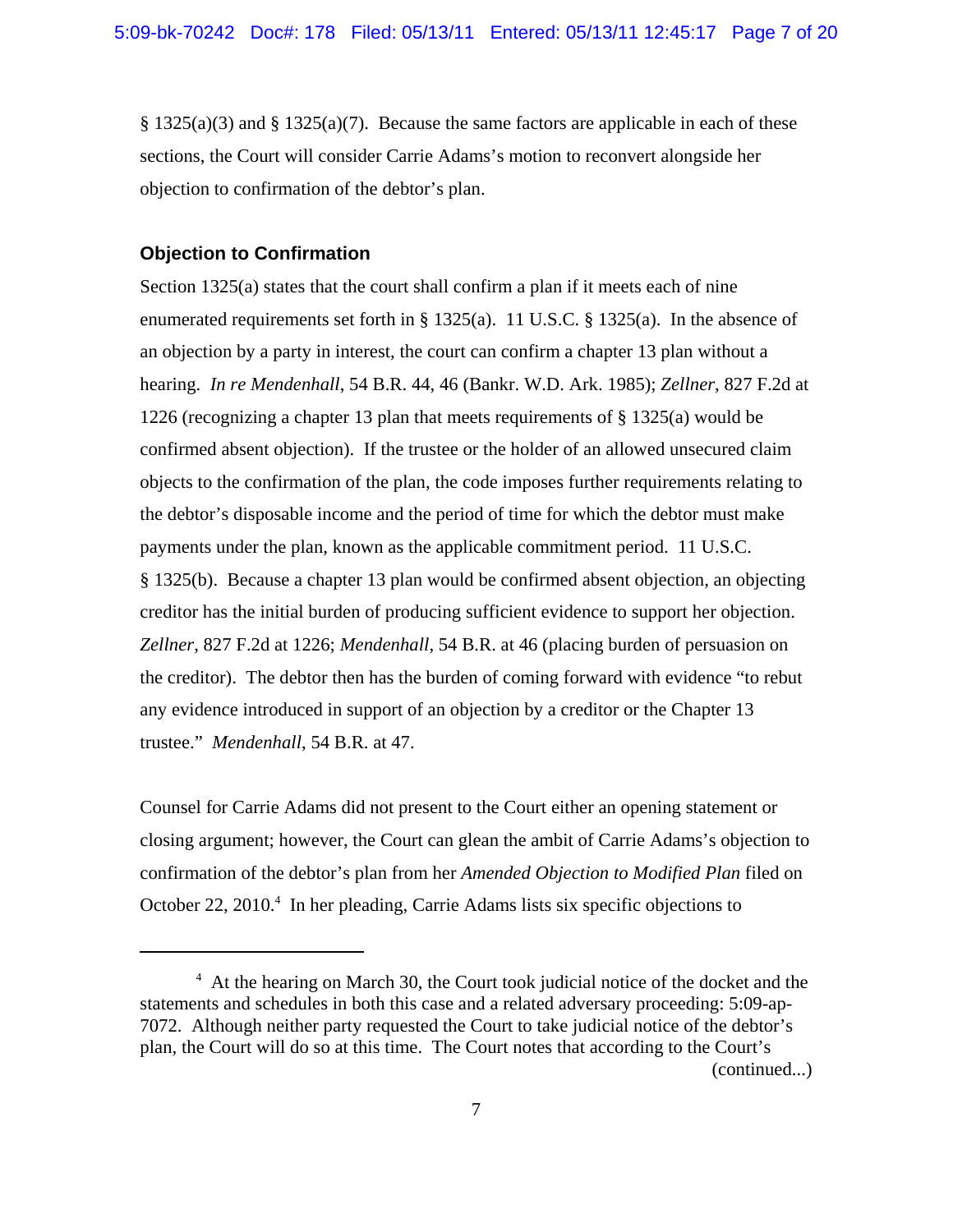confirmation:

- 1. Debtor has been dishonest concerning his domestic support obligation.
- 2. Debtor has been dishonest concerning his income.
- 3. Debtor has improperly scheduled his assets.
- 4. Debtor has scheduled debts for which he is not liable.
- 5. Debtor's Plan is based upon an incorrect commitment period.
- 6. Debtor's Plan does not include Carrie Adams' priority domestic support claim.

The Court will address each objection separately in the light of  $\S$  1325(a) and (b).

# **1. Debtor has been dishonest concerning his domestic support obligation**

Under this objection, Carrie Adams alleges that the debtor's testimony at the June 9, 2010, hearing on the debtor's motion to convert to a case under chapter 13 was not honest with regard to the timing of his support payments. Carrie Adams did not introduce any evidence to support either her allegation relating to the timing of the payments or of the debtor's testimony at the June 9 hearing. Therefore, the Court finds that Carrie Adams failed to produce sufficient evidence to support her objection and overrules her first objection.

# **2. Debtor has been dishonest concerning his income**

Under this objection, Carrie Adams references four subparts, all of which relate to the debtor's income: (a) Statement of Financial Affairs, (b) Chapter 7 Means Test and Chapter 13 Statement of Current Monthly Income, (c) Amended Schedule I, and (d) Implications for Debtor's Plan. It is under the last subpart that Carrie Adams references the specific code provisions under which her objections are found--specifically,  $\S$  1325(a)(3) and (a)(7). Section 1325(a)(3) references good faith in the proposal of a

<sup>4</sup> (...continued)

docket, the debtor filed his chapter 13 plan on July 19, 2010. Despite Carrie Adams's objection to a *modified* plan, no modified plan is listed on the docket, nor was the debtor's plan or the referenced "modified plan" admitted into evidence.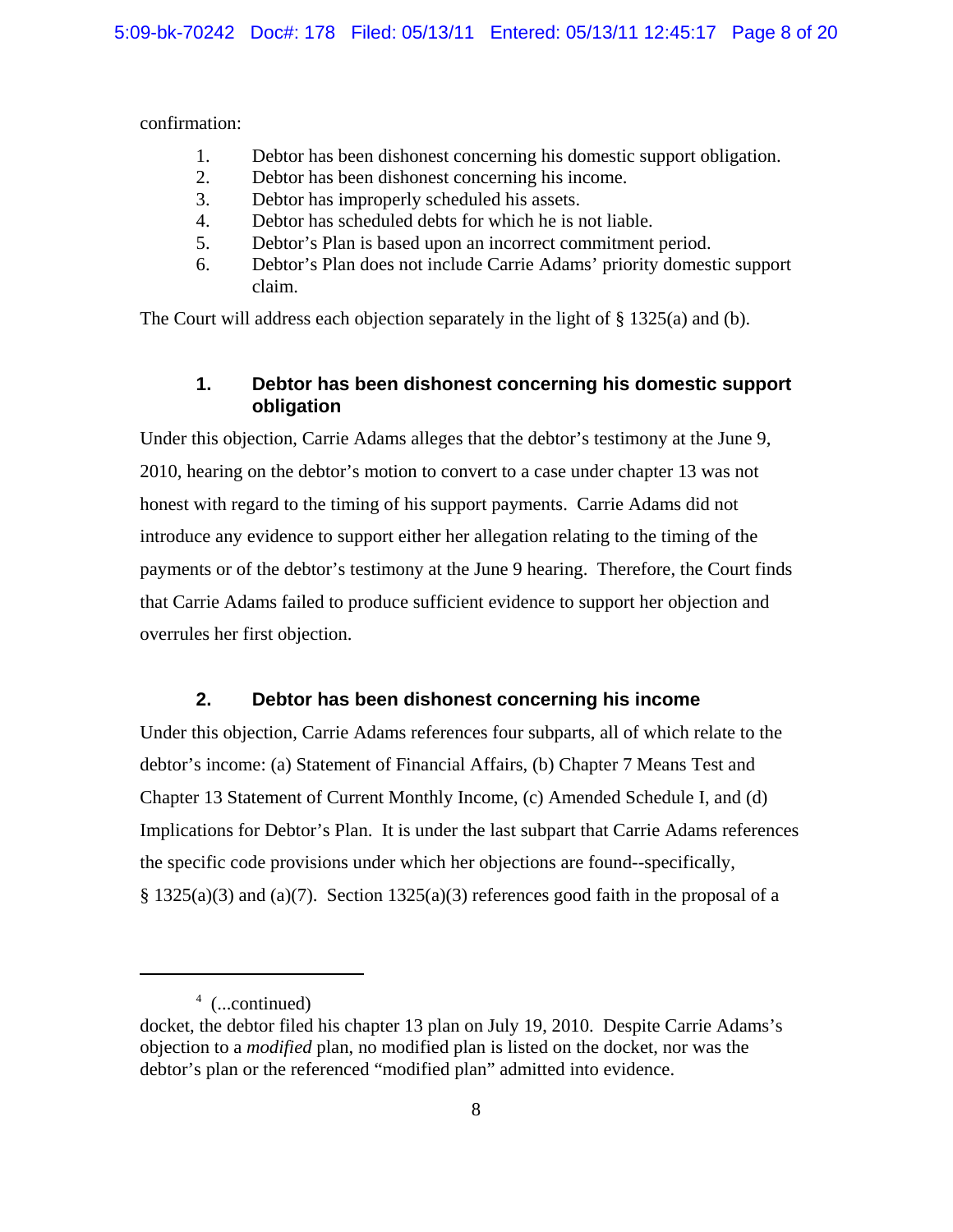plan, and, as discussed above,  $\S 1325(a)(7)$  references good faith in the filing of the petition.

#### **(a)** *Statement of Financial Affairs*

Under this subpart, Carrie Adams alleges the debtor understated his gross income on his Statement of Financial Affairs, which discloses an income of \$50,260.00 during 2007 and \$24,000.00 during 2008. In support of her allegation, Carrie Adams introduced the debtor's personal and commercial bank records and what purports to be a summary of the relevant transfers.<sup>5</sup> The first page of the summary document reflects transfers from the debtor's commercial account to the debtor's personal account for 2007 and 2008. The supporting bank records for the personal account and the commercial account were introduced into evidence. The transfers total \$17,447.00 in 2007 and \$21,100.00 in 2008. The second page of the summary document reflects transfers from an account that was not entered into evidence, so it will not be considered by the Court.

The debtor testified that the listed transfers that appear on the first page of the summary document were transfers from his commercial account into his personal account. Carrie Adams did not introduce any additional evidence concerning the debtor's income in 2007 and 2008.<sup>6</sup> Because the debtor's income as reflected on the Statement of Financial Affairs exceeds the income reflected as transfers from the debtor's commercial account,

<sup>&</sup>lt;sup>5</sup> Exhibit K-1 is the debtor's personal bank records for an account ending in 582; exhibit K-2 is the summary document for an account ending in 582 and an account ending in 417; and exhibit K-3 is the debtor's commercial bank records for an account ending in 970.

<sup>&</sup>lt;sup>6</sup> Carrie Adams did introduce the personal financial statement of the debtor that reported the debtor's statement of condition as of September 30, 2008. (Ex. K-10.) On that statement, the debtor indicated his salary was \$50,000.00. While this does not comport with his 2008 income as reported on the debtor's Statement of Financial Affairs--\$24,000.00--the financial statement predated the debtor's petition by almost four months. There was no testimony elicited with regard to the discrepancy.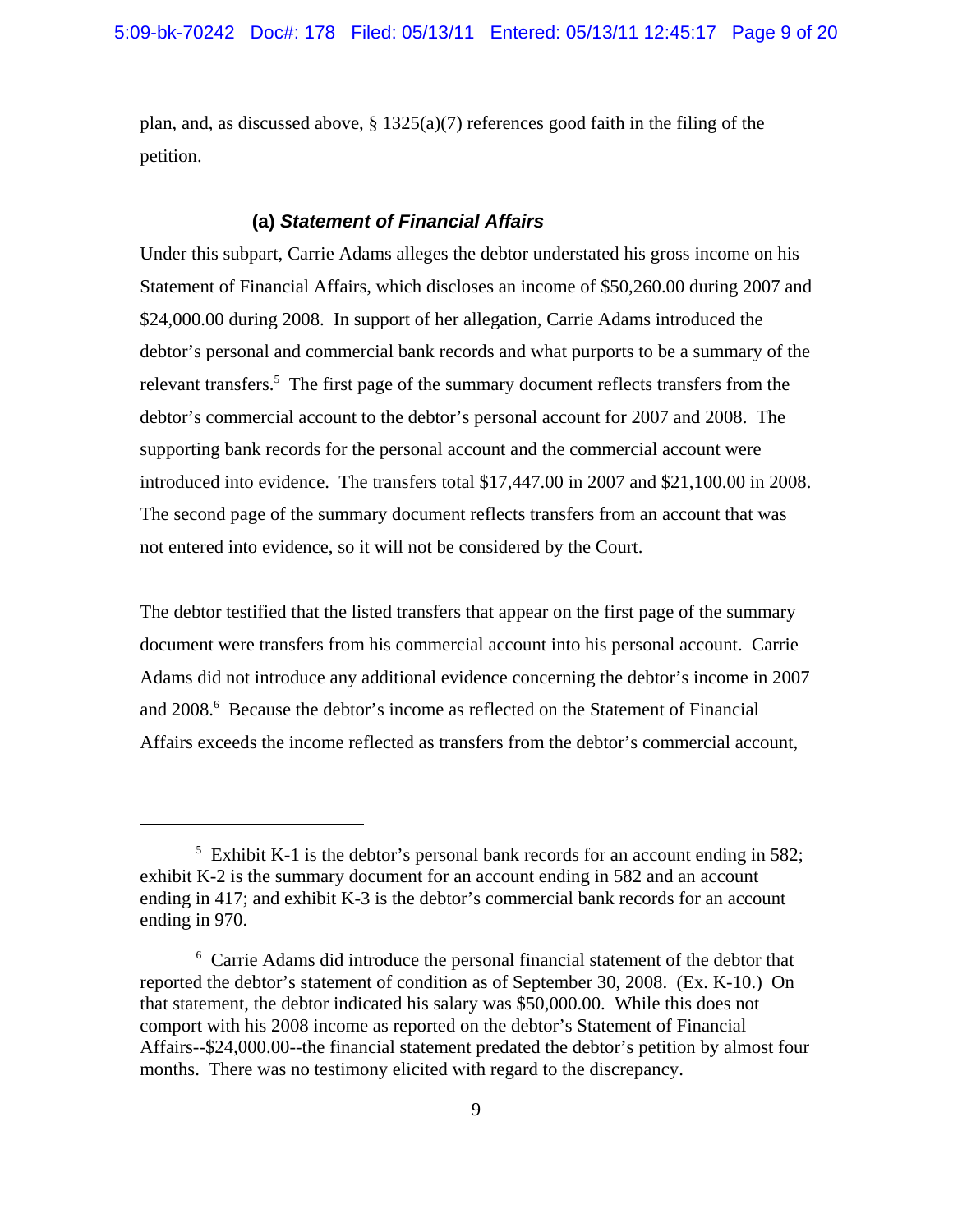the Court cannot conclude that the debtor "dramatically understated his gross income," as alleged by Carrie Adams.<sup>7</sup>

# **(b)** *Chapter 7 Means Test and Chapter 13 Statement of Current Monthly Income*

Under this subpart, Carrie Adams alleges that the income the debtor actually received during the time period reflected on his respective chapter 7 and chapter 13 means tests exceeded the amount of income the debtor reported on those means tests. In discussing the debtor's chapter 7 means test and the allegation that all of the debtor's income was not included, Carrie Adams references an Exhibit "D" in her written objection. The referenced Exhibit "D" was not entered into evidence at the hearing and there is no other evidence before the Court to support Carrie Adams's allegation that the debtor underreported his income on the chapter 7 means test.

In relation to the debtor's chapter 13 means test, Carrie Adams compares the income line item on the chapter 13 means test with the earlier filed chapter 7 means test. On his chapter 7 means test, the debtor indicated a monthly income from "Gross wages, salary, tips, bonuses, overtime, commissions" in the amount of \$3266.67. On his chapter 13 means test, the debtor indicated zero income from his wages or salary but included "Income from the operation of a business, profession, or farm" in the amount of \$5518.17. When asked to explain the discrepancy and state whether either number was accurate, the debtor replied, "I'm going to refer the 13 to my attorney because I'm not quite sure where that number came from." No additional information was solicited by Carrie Adams or provided by the debtor to explain the difference between the two means tests.

 $7$  Additionally, the Court notes that the testimony was not conclusive as to the purpose of the transfers--for instance, whether the transfers were from income, loans, distributions, or money from some other source.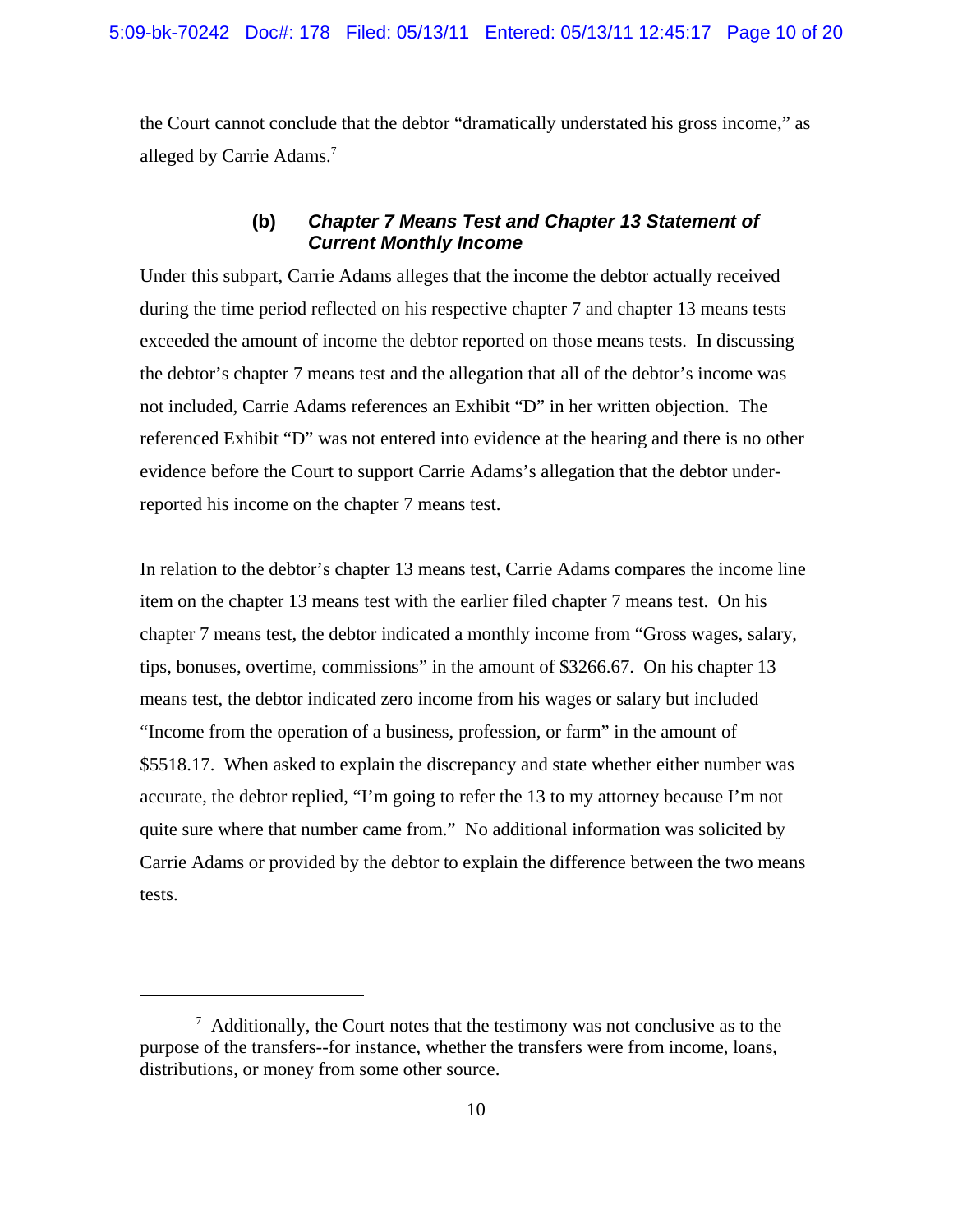### **(c)** *Amended Schedule I*

Under this subpart, Carrie Adams bases her allegation on the previous two subparts and the debtor's alleged dishonesty that "raises serious questions" regarding the veracity of the debtor's Schedule I. However, Schedule I reflects the debtor's income as of the time the case was filed, and Carrie Adams did not introduce any evidence to contradict the debtor's statement regarding his income at that time.

# **(d)** *Implications for Debtor's Plan*

Finally, under this subpart, Carrie Adams states that confirmation of the debtor's plan should be denied as a result of the debtor's dishonesty concerning his income. This subpart is the culmination of Carrie Adams's argument that the debtor has been dishonest concerning his income and is based on the debtor's income as stated on Schedule I. In essence, it is a prayer for relief relating specifically to Carrie Adams's second objection.

#### *Application of Factors to Second Objection*

The Court will summarize its findings concerning Carrie Adams's second objection with regard to the six factors recognized by the Eighth Circuit relating to good faith and their application in the present case. The first factor is "[w]hether the debtor has accurately stated his debts and expenses on his bankruptcy statements and schedules." The Court finds that Carrie Adams did not present sufficient evidence to support her contention that the debtor did not accurately state his debts and expenses on his bankruptcy statements and schedules. Carrie Adams specifically objected to the debtor's debts that were listed as joint debts on the debtor's petition. These are discussed in more detail under Carrie Adams's fourth objection, below. Regardless, Carrie Adams did not provide the Court with any evidence to support her allegation or explain the alleged inaccuracy and failed on her burden of proof.

Although not specifically related to the first factor, under the totality of the circumstances approach recognized by the Eighth Circuit, and to the extent the good-faith inquiry extends to an accurate reporting of the debtor's income, the Court notes that there appear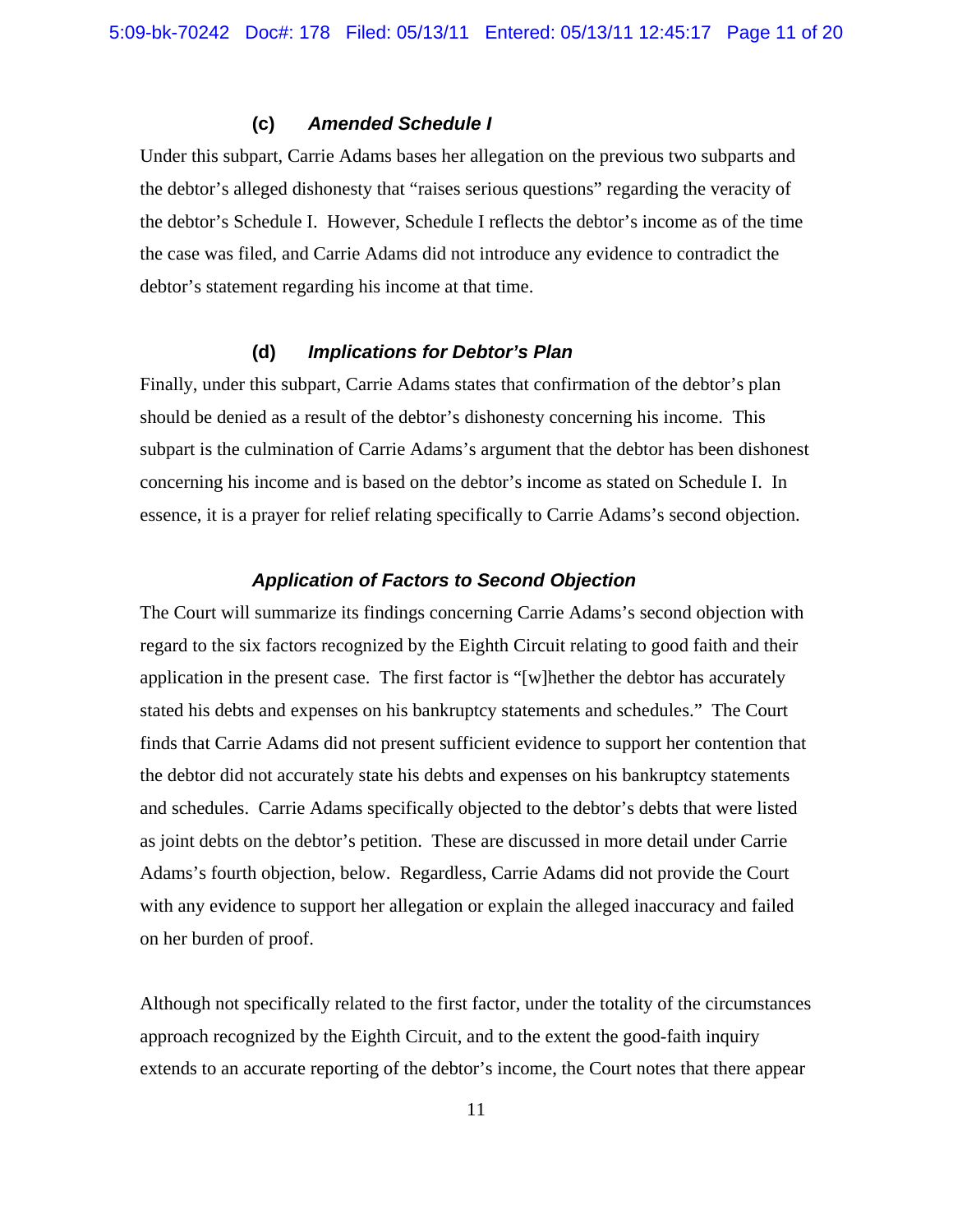to be significant discrepancies in reporting the debtor's income. The debtor's chapter 7 means test discloses a monthly income in the amount of \$3266.67 from wages, salary, and commissions; the debtor's chapter 13 means test discloses a monthly income from his business in the amount of \$5518.17. Although the Court cannot say that either entry is more correct than the other, when given the opportunity to explain the discrepancy, the debtor deferred to counsel. However, Carrie Adams did not question the debtor further about the discrepancy or introduce any additional evidence to support her objection relating to the alleged dishonesty concerning the debtor's income. Simply because the income amounts are different is not sufficient proof of the debtor's lack of good faith.

Additionally, the debtor's financial statement (Ex. K-10) that was presented to the Bank of Fayetteville disclosed the debtor's statement of condition as of September 30, 2008. At that time, the debtor indicated a salary of \$50,000.00. However, nearly four months later when the debtor filed his chapter 7 petition, the debtor disclosed on his Statement of Financial Affairs an income of only \$24,000.00 during 2008. Again, even though Carrie Adams introduced sufficient evidence for the Court to note a discrepancy, Carrie Adams did not question the debtor further about the discrepancy or introduce any additional evidence to support her objection relating to the alleged dishonesty concerning the debtor's income.

There are inconsistencies relating to both the debtor's monthly income and his 2008 income. However, Carrie Adams failed to introduce sufficient evidence to prove the inconsistencies are a result of the debtor's lack of good faith in either the filing of the plan or the filing of the petition.

The second factor is whether the debtor made a fraudulent misrepresentation in connection with the case that would mislead the Court or the debtor's creditors. The Court will discuss below in further detail the debtor's testimony regarding listing all of his property as joint property, even though the debtor testified that he is the sole owner of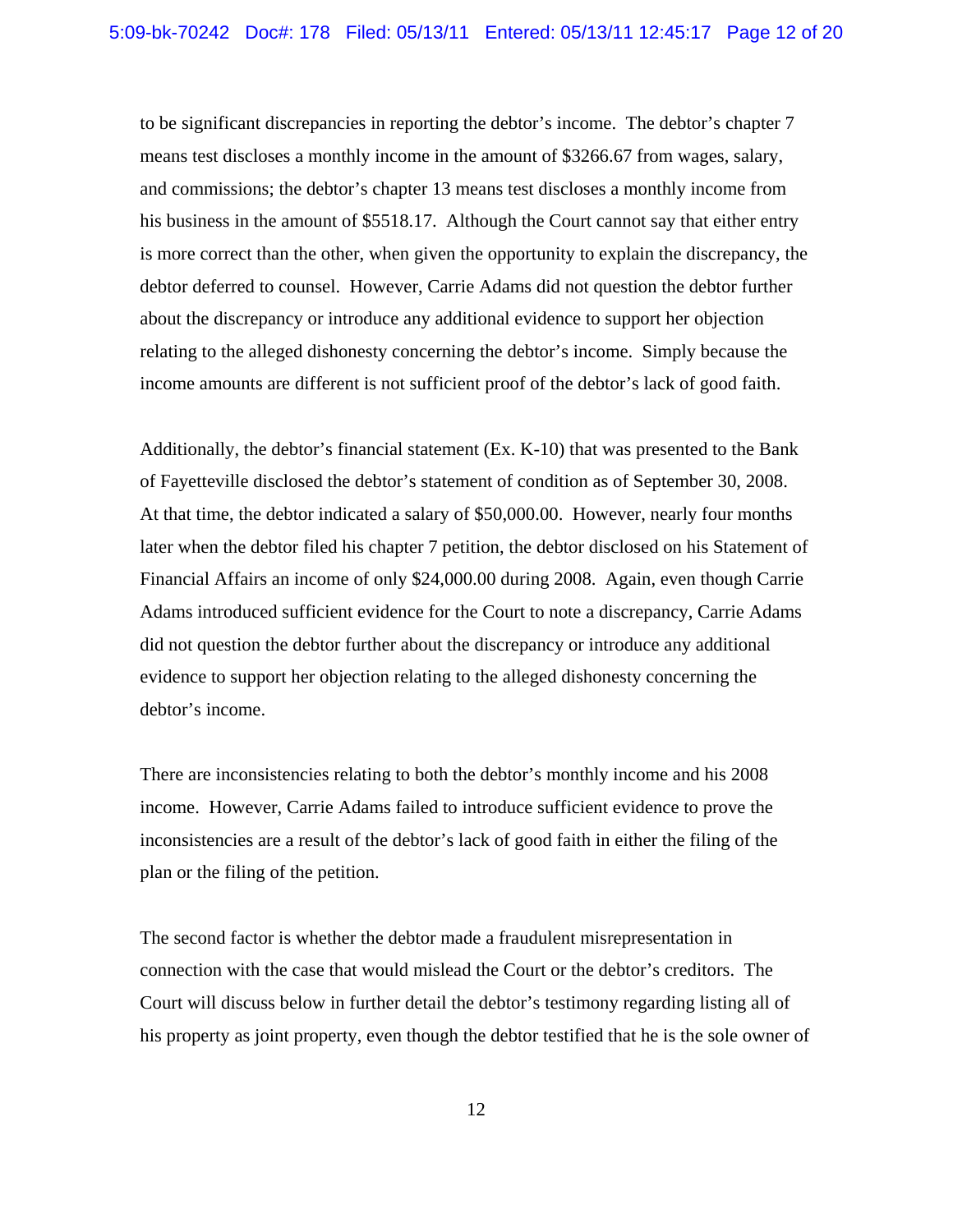many of the items listed on his petition. Suffice it to say that the Court does not find that entry to be a fraudulent misrepresentation.

However, there are two representations of concern to the Court for which no explanation was requested or offered:

- 1. Exhibit K-10, which is the debtor's personal financial statement of condition as of September 30, 2008, indicates the debtor had "coins & metal" with a value of \$10,000.00. The coins and metal are not specifically listed on the debtor's schedules, nor are they listed under "Other transfers" on the debtor's Statement of Financial Affairs.
- 2. Exhibits K-9 and K-10 are the debtor's financial statements. Exhibit K-9 is dated September 27, 2007, and stamped "Received" by an unknown entity on September 28, 2007. Exhibit K-10 is dated September 30, 2008, and was given to Bank of Fayetteville. Even though both of these financial statements are dated within two years of the filing of the debtor's petition, the debtor stated on his Statement of Financial Affairs, line 19. d., that he has not provided any financial institution, creditor, or other party a financial statement within two years immediately preceding the commencement of his case.

The Court finds that these representations are indicative of "'an abuse of the provisions, purpose or spirit of Chapter 13.'" *Zellner*, 827 F.2d at 1227 (quoting *In re Estus*, 695 F.2d 311, 316 (8th Cir. 1982)). However, the Court cannot find they are fraudulent misrepresentations. Under Arkansas law, there are five elements to establish a fraudulent misrepresentation: "(1) a false representation of a material fact; (2) knowledge or belief on the part of the person making the representation that the representation is false; (3) an intent to induce the other party to act or refrain from acting in reliance on the misrepresentation; (4) a justifiable reliance by the other party; and (5) resulting damages." *O'Mara v. Dykema*, 942 S.W.2d 854, 857 (Ark. 1997); *Tyson Foods, Inc. v. Davis*, 66 S.W.3d 568, 580 (2002).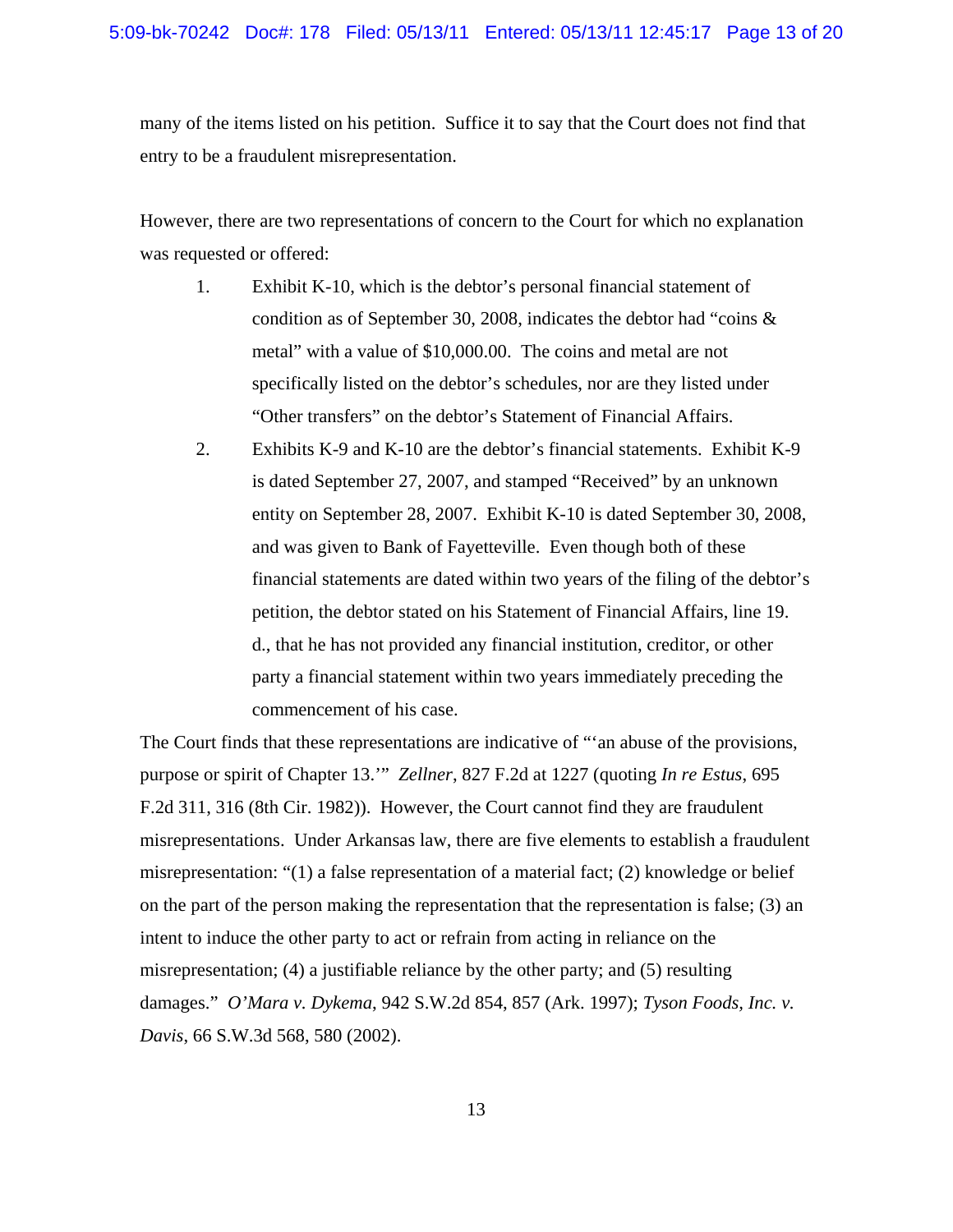Carrie Adams failed to introduce sufficient evidence to meet the five elements. Concerning the first representation, Carrie Adams did not introduce any evidence to support even one of the five elements of a fraudulent representation with regard to the "coins & metal" listed on the debtor's 2008 financial statement. Although the Court may speculate as to the accuracy of the representation, the debtor's intent, and Carrie Adams's reliance, the Court could also speculate that the reason the transfer was not listed on the debtor's Statement of Financial Affairs was because it was transferred in the ordinary course of the debtor's business as a jeweler.<sup>8</sup> Alternatively, the debtor may have included the coins and metal on Schedule B, Line 29, with the "Jewelry and inventory at David Adams Fine Jewelry" that the debtor valued at \$70,000.00. The Court simply was not provided with any evidence from which it could make a finding.

Concerning the second representation, the debtor stated on his Statement of Financial Affairs that he did not issue a financial statement to any financial institution, creditors, or other parties within the two years preceding the filing of his petition. However, Carrie Adams introduced two such financial statements, and the Court finds that the debtor made a false representation. Even so, there is no proof that the misrepresentation was material--that it affected in any way any decision Carrie Adams had to make. *See Ellis v. Liter*, 841 S.W.2d 155, 156-57 (Ark. 1992) (explaining a material misrepresentation as a substantial factor relating to a decision and quoting extensively W. Page Keeton et al., *Prosser & Keeton on the Law of Torts* § 108, at 753-54 (5th ed. 1984)). The Court could speculate that the reason the debtor failed to disclose the previous financial statements was to prevent the trustee or creditors from knowing about the "coins & metal" that were listed on the financial statements but not disclosed on his petition and schedules. But, as previously stated, there are other reasons why the coins and metal may not have appeared on his petition and schedules: they were transferred in the ordinary course of the debtor's

<sup>&</sup>lt;sup>8</sup> Question 10 on the Statement of Financial Affairs requires the listing of "all other property, *other than property transferred in the ordinary course of the business* or financial affairs of the debtor . . . ."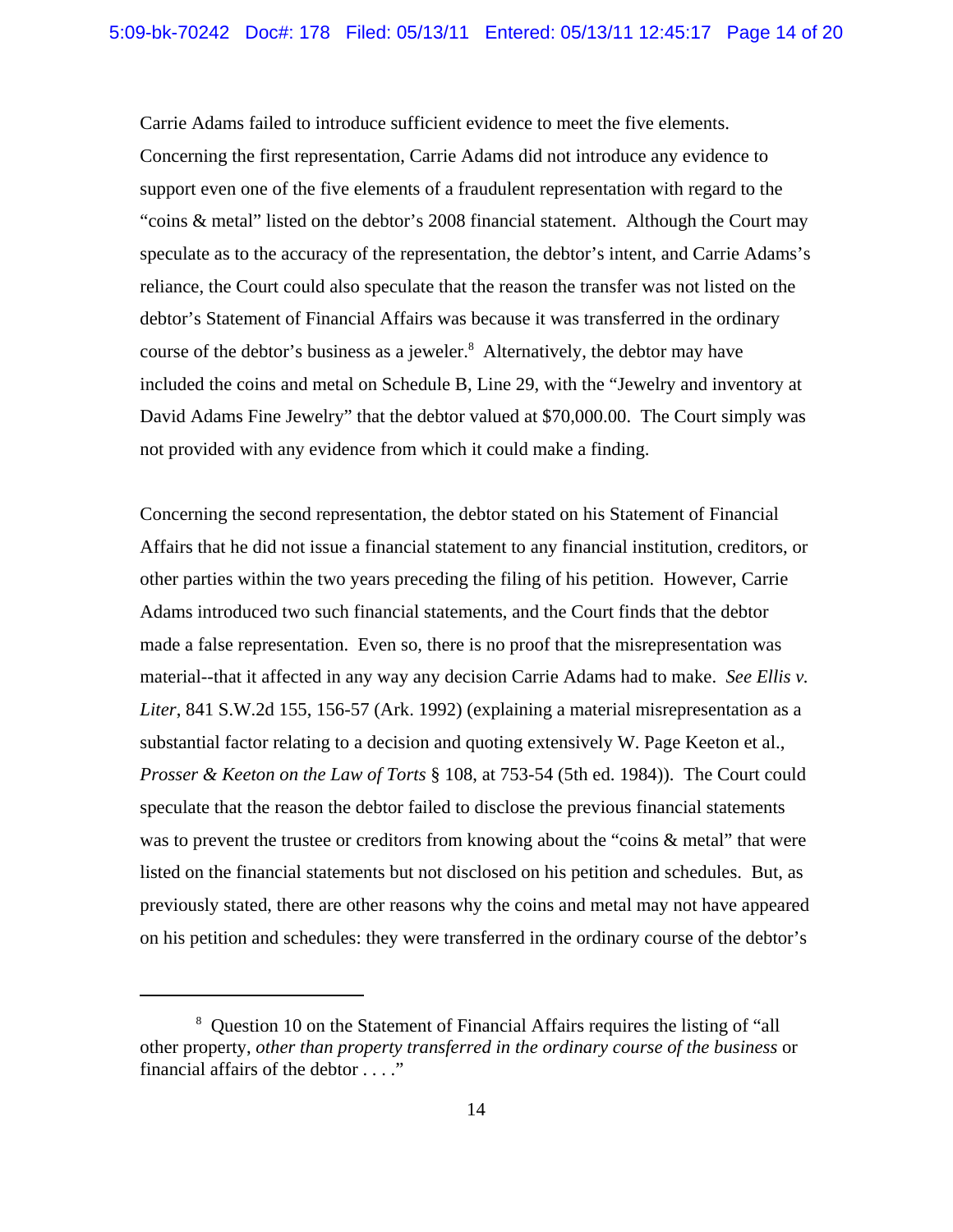business as a jeweler, or the debtor included the coins and metal on Schedule B, Line 29, with the "Jewelry and inventory at David Adams Fine Jewelry." Regardless, Carrie Adams failed to introduce any additional evidence with regard to the remaining elements. Although the representations may be indicative of "an abuse of the provisions, purpose or spirit of Chapter 13," that is not sufficient for the Court to find a fraudulent misrepresentation in connection with the case as a result of the debtor's lack of good faith in either the filing of the plan or the filing of the petition.

The Court cannot give much weight to the remaining four factors. The Court was not provided with any evidence or indication that the debtor unfairly manipulated the bankruptcy code in any aspect of his plan. Although Carrie Adams previously argued that the debtor's reason to convert to chapter 13 was to discharge a debt to Carrie Adams that would otherwise be nondischargeable in the debtor's chapter 7 case, she did not present any evidence or argument on this issue at trial. The Court recognizes that the alleged domestic support obligation that is the subject of the pending adversary proceeding in this case would be nondischargeable in a chapter 7 case regardless of whether the Court determines it to be a domestic support obligation or a debt incurred in connection with a property settlement agreement.<sup>9</sup> However, if the Court determines that the domestic support obligation is a debt incurred in connection with a property settlement, the debt may be discharged in a case under chapter 13. Regardless, the Court did not find that the dischargeability of Carrie Adams's claim was the debtor's motivation to convert to chapter 13. In fact, as stated by the Court at the hearing on the motion to convert the debtor's case to a case under chapter 13, there were significant changes of facts and circumstances regarding the debtor since the filing of his chapter 7 petition, the Court was "not satisfied that Mr. Adams [was] in bad faith," and the timing

<sup>9</sup> In a chapter 7 case, a discharge under § 727 does not discharge a debt for either a §  $523(a)(5)$  domestic support obligation or a §  $523(a)(15)$  debt incurred in connection with a property settlement agreement.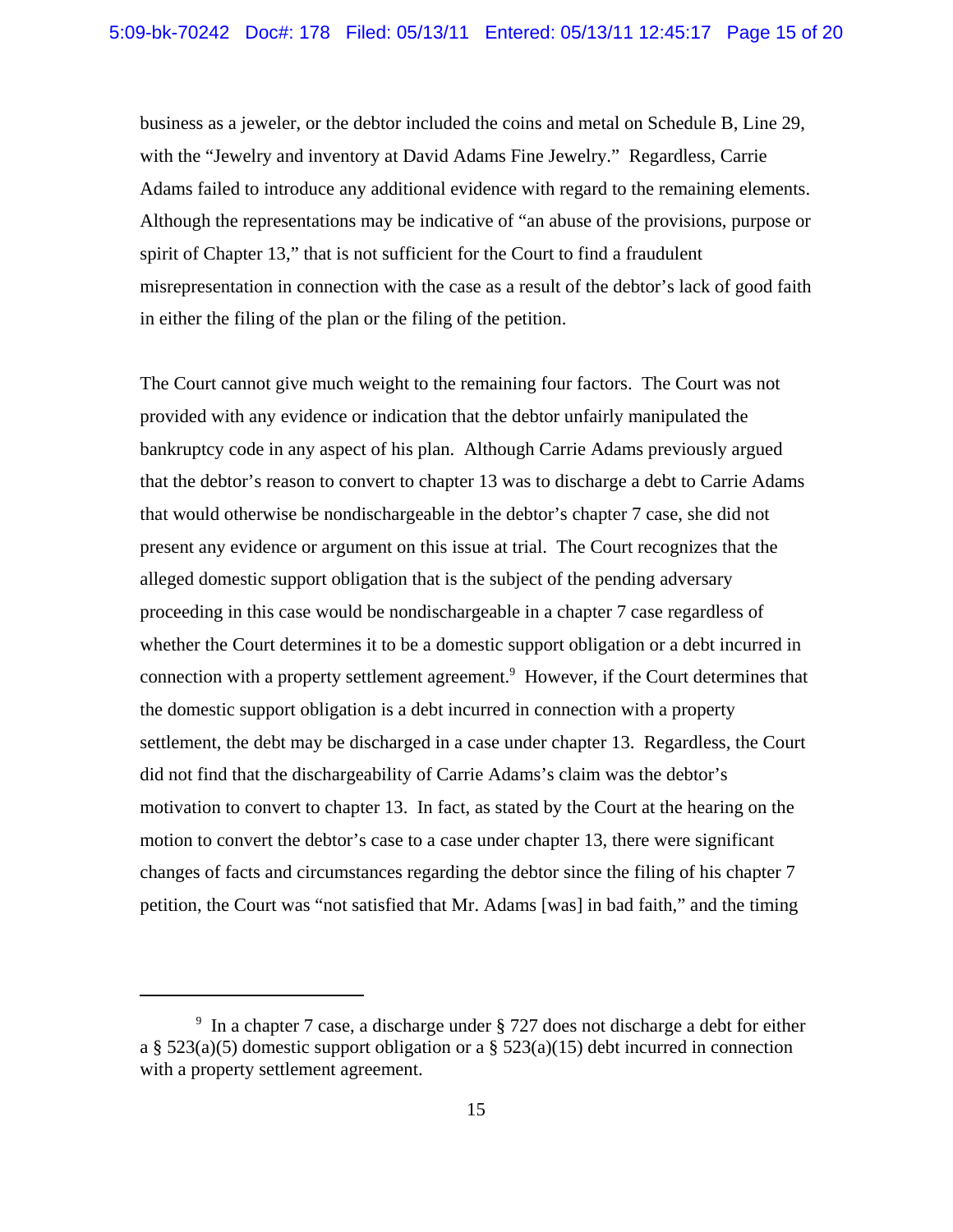of the conversion may have been relative to the debtor's divorce from his then-current spouse.

For the above reasons, the Court finds that Carrie Adams failed to produce sufficient evidence to support her objection and overrules Carrie Adams's second objection.

### **3. Debtor has improperly scheduled his assets**

Under this objection, Carrie Adams alleges that a number of assets are listed on the debtor's petition as joint property when, in fact, they are the debtor's sole property. Carrie Adams suggests that the purpose of listing the assets as joint property was to "take improper advantage of his joint debtor's exemptions." Her third objection to confirmation also falls under  $\S 1325(a)(7)$ -lack of good faith in filing the debtor's petition. As discussed above, the Court will apply the factors of a good faith analysis currently recognized under  $\S 1307(c)$  and  $\S 1325(a)(3)$  to its analysis of good faith under  $§ 1325(a)(7).$ 

In support of her allegation, Carrie Adams referred to the debtor's Schedule B on which all of the listed personal property is identified as joint property. When asked whether specific property listed on the schedule was the debtor's sole property, the debtor responded in the affirmative each time. The Court agrees that misidentifying the property ownership interests of specific items may, in fact, be done for the purpose of maximizing the debtor's exemptions, as suggested in Carrie Adams's objection. However, it is not clear to the Court what time period Carrie Adams was referring to during the trial when she asked the debtor if "that was your sole property" with regard to each piece of property. When the debtor's case was filed, the debtor and his then spouse, Melinda Adams, filed the petition as a joint petition. According to the bankruptcy code, with regard to a joint petition, the exemptions allowed under the code "shall apply separately with respect to each debtor in a joint case." 11 U.S.C. § 522(m). The debtor and his then spouse may have held the property jointly at the time the petition was filed. Further, when their divorce was granted, the property settlement may have transferred the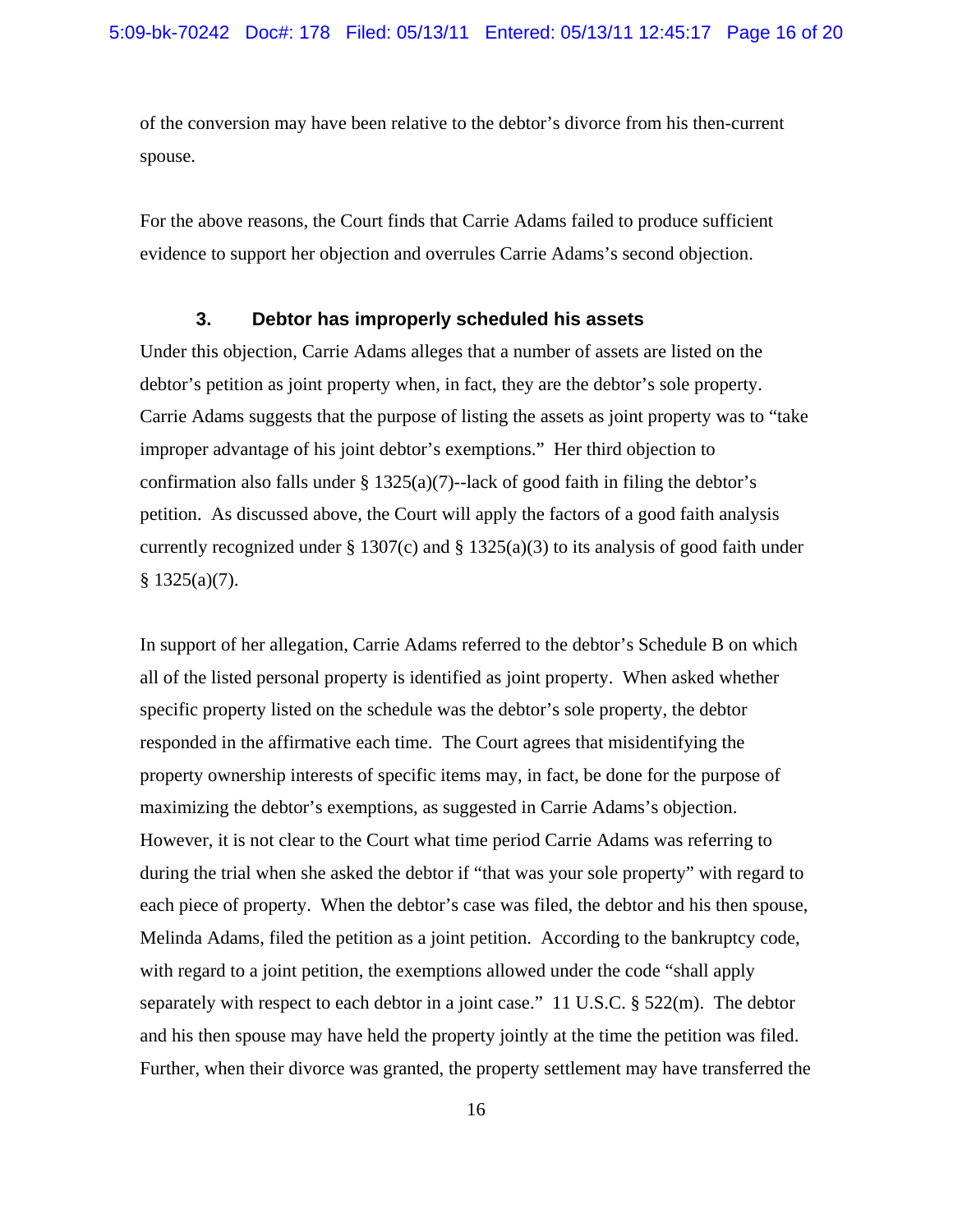property to each debtor individually according to their respective interests. Hence, the debtor may have been responding as to his ownership interest in the specific property after his divorce.10 Regardless, the Court is aware this is speculation. There is no evidence before the Court from which the Court can find that the debtor's purpose of listing the property on his petition as "joint" property was to take an improper advantage of the exemptions allowed by the code. Therefore, the Court finds that Carrie Adams failed to produce sufficient evidence to support her objection and overrules her third objection.

## **4. Debtor has scheduled debts for which he is not liable**

Under this objection, Carrie Adams alleges that "a number of debts which are scheduled as 'joint' on his Schedule F (Docket No. 1) were actually the sole responsibility of his exwife Melinda." The allegation apparently arises because of the debtor's testimony at a Rule 2004 examination. Carrie Adams did not introduce any evidence to support her allegation, nor did she identify the specific debts to which she was referring at trial. Therefore, the Court finds that Carrie Adams failed to produce sufficient evidence to support her objection and overrules her fourth objection.

### **5. Debtor's Plan is based upon an incorrect commitment period**

Under this objection, Carrie Adams objects to the debtor's proposed plan length of three years. Her objection is sustained. The debtor's Form B22C (the chapter 13 means test) indicates an annual income of \$66,218.04. The median family income for a family of

<sup>&</sup>lt;sup>10</sup> The divorce decree and any related property settlement were not introduced at trial. However, the Decree of Divorce, dated October 8, 2003, was included as an attachment to Carrie Adams's adversary proceeding. It states that the parties entered into a Mediation Agreement that settled issues of property and debt division. The Mediation Agreement was not attached to the decree.

The joint debtors amended Schedule B on February 18, 2009, but did not change the stated ownership interest at that time. After the debtors were severed and shortly after the debtor's individual case was converted to chapter 13, the debtor amended Schedules E, I, and J; he has not amended Schedule B.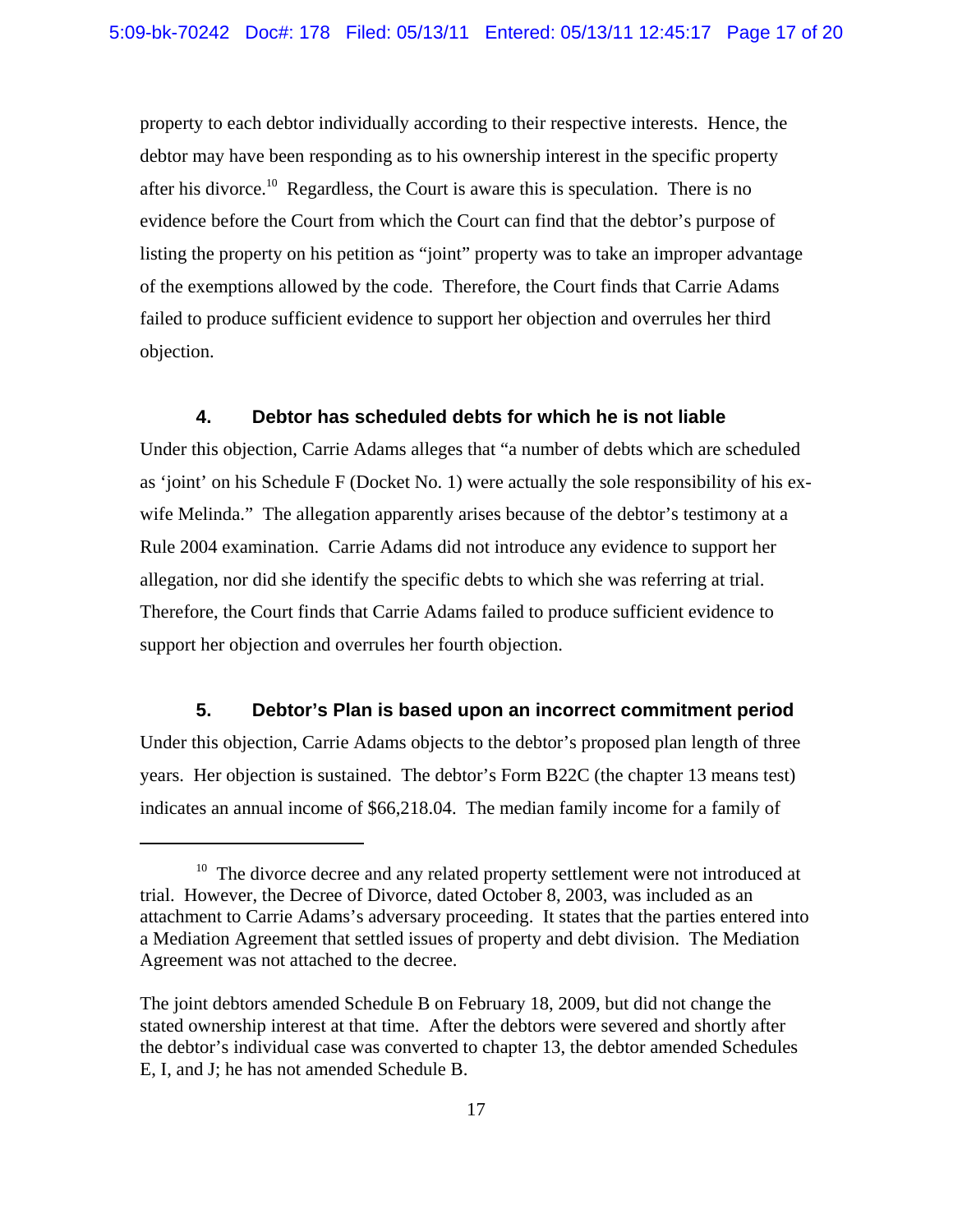three in Arkansas is \$47,101.00. Because the debtor exceeds the median family income, his applicable commitment period is five years, not three years. 11 U.S.C. § 1325(b)(4).

The debtor is under a current obligation to file a modification of his plan as a result of a previous objection filed by the chapter 13 trustee, which was sustained.<sup>11</sup> One of the trustee's objections also related to the applicable commitment period. The debtor shall modify his plan to provide for a five-year commitment period in conjunction with the Court's order relating to, and consistent with, the trustee's objection.

# **6. Debtor's Plan does not include Carrie Adams' priority domestic support claim**

Under this objection, Carrie Adams objects to the confirmation of the debtor's plan because the plan does not provide for payment of her claim for a domestic support obligation. Carrie Adams filed her claim in the amount of \$102,550.00 on June 29, 2009, and indicated the claim was entitled to a priority under  $\S 507(a)$  as a domestic support obligation [Claim No. 13]. The debtor scheduled Carrie Adams's claim on his Schedule F as an unsecured claim related to a property settlement agreement in the amount of  $$120,000.00<sup>12</sup>$  He did not list any domestic support obligations in his chapter 13 plan, which was filed on July 19, 2010. However, in this Court's order entered on July 19, 2010, the Court sustained an objection by the previous chapter 7 trustee relating to an earlier claim by Carrie Adams [Claim No. 5] and stated that "Claim No. 13 filed as a priority domestic support claim in the amount of \$102,550.00 is hereby allowed as

<sup>&</sup>lt;sup>11</sup> The order appears as entry  $[134]$  on the Court's docket.

 $12$  The determination of whether the claim is a domestic support obligation or a debt related to a property settlement agreement is properly before this Court in a related adversary proceeding that was filed on May 5, 2009. The adversary proceeding was held in abeyance pending the completion of a state court action. The adversary proceeding is now ready for hearing.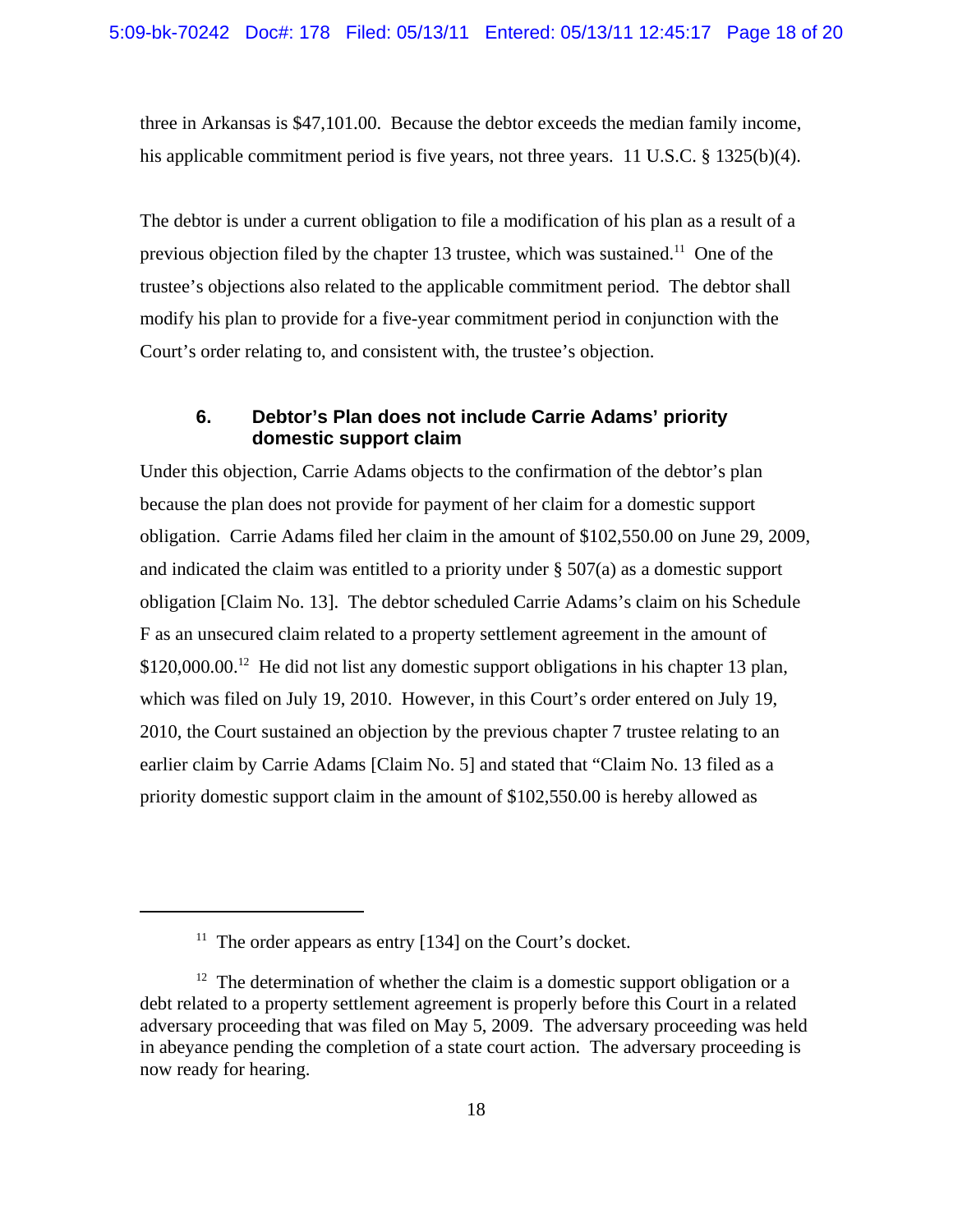filed."13 Unless the Court finds to the contrary in a pending adversary proceeding relating to the nature of the domestic support obligation, Carrie Adams has a priority domestic support claim in the amount of \$102,550.00.

One of the requirements for confirmation under  $\S 1325(a)$  is that the plan comply with the provisions of chapter 13, which includes § 1322--Contents of Plan. 11 U.S.C. § 1325(a)(1). Section 1322 requires that a plan provide for the full payment of all claims entitled to priority under § 507 unless the holder of the claim, in this case Carrie Adams, agrees to a different treatment. No such agreement is before the Court. Therefore, Carrie Adams's objection to confirmation related to the payment of her claim for a domestic support obligation is sustained.

As stated above, the debtor is under a current obligation to file a modification of his plan as a result of a previous objection filed by the chapter 13 trustee. The debtor shall modify his plan to provide for Carrie Adams's allowed domestic support claim in conjunction with the Court's order relating to, and consistent with, the trustee's objection.

### **Motion to Reconvert**

Carrie Adams also moved to reconvert the debtor's case to a case under chapter 7 under § 1307(c) because of the debtor's alleged bad faith in filing his petition. Because the same factors are applicable under § 1307(c), § 1325(a)(3), and § 1325(a)(7), based on the above discussion, the Court also finds that Carrie Adams failed to prove the debtor filed his petition in bad faith and denies her motion to reconvert the case to a case under chapter 7 pursuant to § 1307(c).

# **Conclusion**

For the reasons stated above, the Court denies Carrie Adams's motion to reconvert this

<sup>&</sup>lt;sup>13</sup> The order appears as entry [99] on the Court's docket.